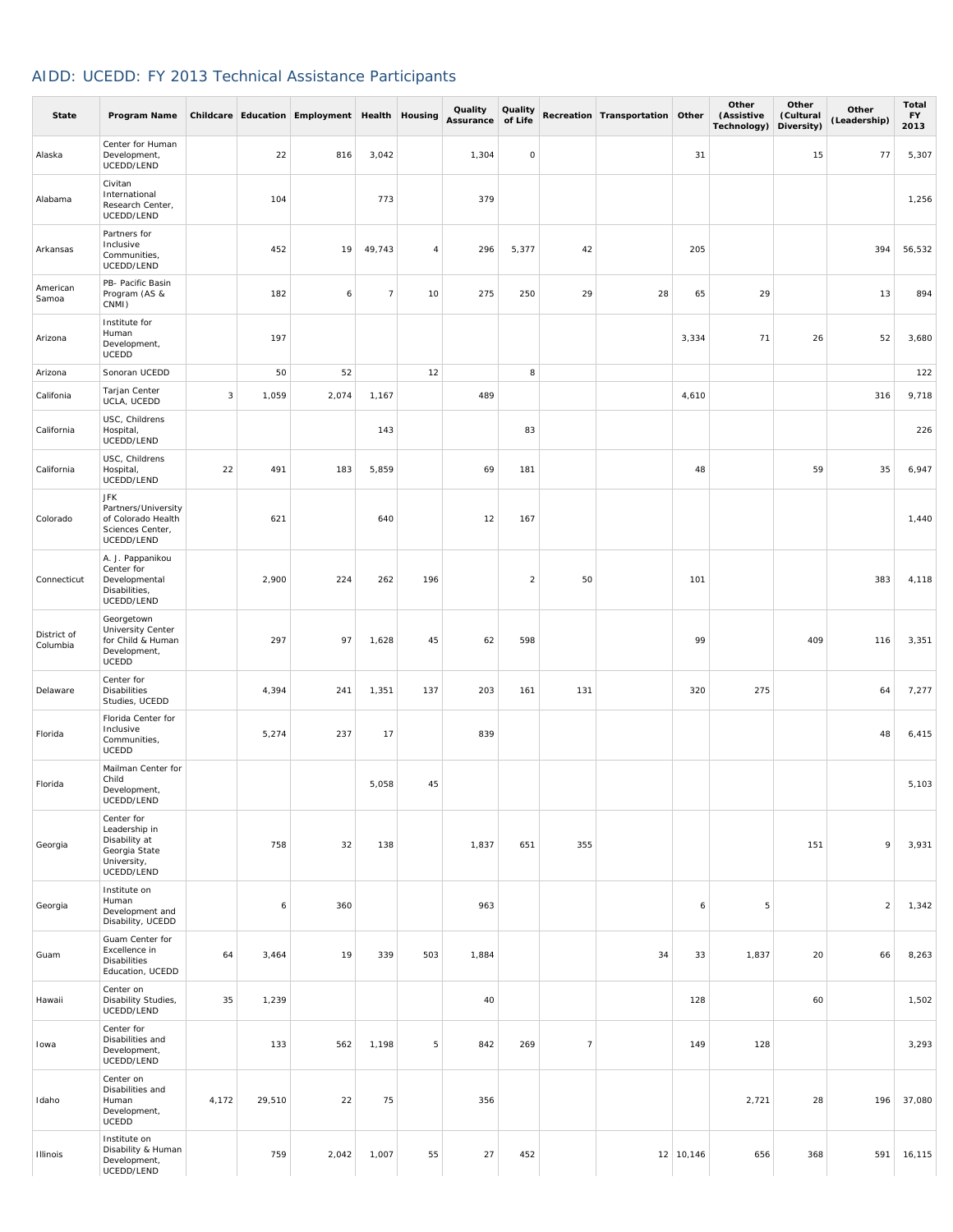| Indiana          | Indiana Institute<br>on Disability and<br>Community,<br>UCEDD                           | 173            | 6,517  | 1,429 | 119            | 13    | 316   | 87    | 705   | 53  | 5     | 12    | 358            | 99             | 9,886  |
|------------------|-----------------------------------------------------------------------------------------|----------------|--------|-------|----------------|-------|-------|-------|-------|-----|-------|-------|----------------|----------------|--------|
| Kansas           | Schiefelbusch<br>Institute for Life<br>Span Studies,<br>UCEDD/LEND                      |                | 1,087  | 32    | 629            |       | 26    | 72    | 38    |     | 155   | 51    |                |                | 2,090  |
| Kentucky         | Interdisciplinary<br>Human<br>Development<br>Institute, UCEDD                           | 5,089          | 6,755  | 2,403 |                |       | 121   | 52    |       |     | 34    | 60    |                | 70             | 14,584 |
| Louisiana        | Louisiana State<br>University Human<br>Development<br>Center - New<br>Orleans, UCEDD    |                | 544    | 56    |                |       | 20    |       |       |     | 9     |       |                |                | 629    |
| Massachusetts    | Institute for<br>Community<br>Inclusion/Boston<br>Children's<br>Hospital,<br>UCEDD/LEND | 10             | 147    | 38    | 1,594          |       | 208   | 146   | 10    |     | 82    |       |                | 65             | 2,300  |
| Massachusetts    | Institute for<br>Community<br>Inclusion/Boston<br>Children's<br>Hospital,<br>UCEDD/LEND | 14             | 422    | 3,908 | 353            |       | 1,432 | 21    |       |     | 43    | 111   |                | 134            | 6,438  |
| Maryland         | Kennedy Krieger<br>Institute,<br>UCEDD/LEND                                             | $\overline{a}$ | 1,801  | 93    | 3              | 104   | 15    | 1,201 |       |     | 43    |       |                |                | 3,262  |
| Maine            | The University of<br>Maine, Center for<br>Community<br>Inclusion, UCEDD                 | 144            | 447    | 34    | 110            |       | 764   | 63    |       | 23  | 92    | 46    | 5              | 40             | 1,768  |
| Michigan         | Developmental<br>Disabilities<br>Institute, UCEDD                                       | 5              | 813    | 76    | 167            | 58    | 4,444 | 133   |       |     | 713   |       |                | 30             | 6,439  |
| Minnesota        | Institute on<br>Community<br>Integration,<br>UCEDD/LEND                                 |                | 638    | 49    | $\overline{2}$ | 8     | 21    | 140   |       |     | 1,502 |       | 386            | 8              | 2,754  |
| Missouri         | University of<br>Missouri,<br>UCEDD/LEND                                                | 629            | 331    | 402   | 369            | 8     | 1,231 | 379   |       |     | 431   | 20    | 223            | 10             | 4,033  |
| Mississippi      | Institute for<br>Disability Studies,<br>UCEDD                                           | 39             | 345    | 47    | 1,716          | 1,301 | 81    | 611   | 1,650 | 198 | 754   | 323   |                | $\overline{4}$ | 7,069  |
| Montana          | University of<br>Montana Rural<br>Institute, UCEDD                                      | 33             | 175    | 273   | 706            | 6     | 10    | 16    |       | 17  | 3     | 1,181 |                |                | 2,420  |
| North Carolina   | Carolina Institute<br>for Developmental<br>Disabilities,<br>UCEDD/LEND                  | 5              | 181    | 12    | 1,323          |       | 2,737 | 84    |       |     | 56    | 287   | $\overline{7}$ | 25             | 4,717  |
| North Dakota     | North Dakota<br>Center for Persons<br>with Disabilities,<br>UCEDD                       | 31             | 421    | 1,870 | 640            | 196   | 6,900 | 875   |       |     | 303   | 8     | 125            | 6,275          | 17,644 |
| Nebraska         | Munroe-Meyer<br>Institute of<br>Genetics &<br>Rehabilitation,<br>UCEDD/LEND             |                | 5,559  | 8     | 963            | 42    | 452   | 38    | 349   |     | 130   | 10    | 15             | 445            | 8,011  |
| New<br>Hampshire | Institute on<br>Disability, UCEDD                                                       |                | 152    | 27    | 363            |       | 61    | 6     | 19    |     | 226   | 32    |                | 27             | 913    |
| New Jersey       | The Elizabeth M.<br>Boggs Center on<br>Developmental<br>Disabilities,<br><b>UCEDD</b>   |                | 5,092  | 473   | 581            |       | 4,284 |       |       |     |       |       |                |                | 10,430 |
| New Mexico       | Center for<br>Development &<br>Disability,<br>UCEDD/LEND                                | 65             | 15,671 | 281   | 1,240          |       | 791   | 35    | 9     |     | 4     |       |                | 31             | 18,127 |
| Nevada           | Nevada Center for<br>Excellence in<br>Disabilities,<br>UCEDD/LEND                       | 75             | 206    | 453   | 15             |       | 364   |       | 100   | 14  |       | 47    |                |                | 1,274  |
| New York         | Rose F. Kennedy<br>Center,<br>UCEDD/LEND                                                | 12             | 171    |       | 219            |       | 65    | 26    |       |     | 212   | 38    |                | 1,113          | 1,856  |
| New York         | Strong Center for<br>Developmental<br>Disabilities,<br>UCEDD/LEND                       | 14             | 722    | 766   | 466            |       | 60    | 255   | 5     | 8   |       | 5     | 15             |                | 2,316  |
| New York         | Westchester<br>Institute for<br>Human                                                   |                |        |       | 3,187          |       | 2,266 | 1,818 |       |     |       |       |                |                | 7,271  |